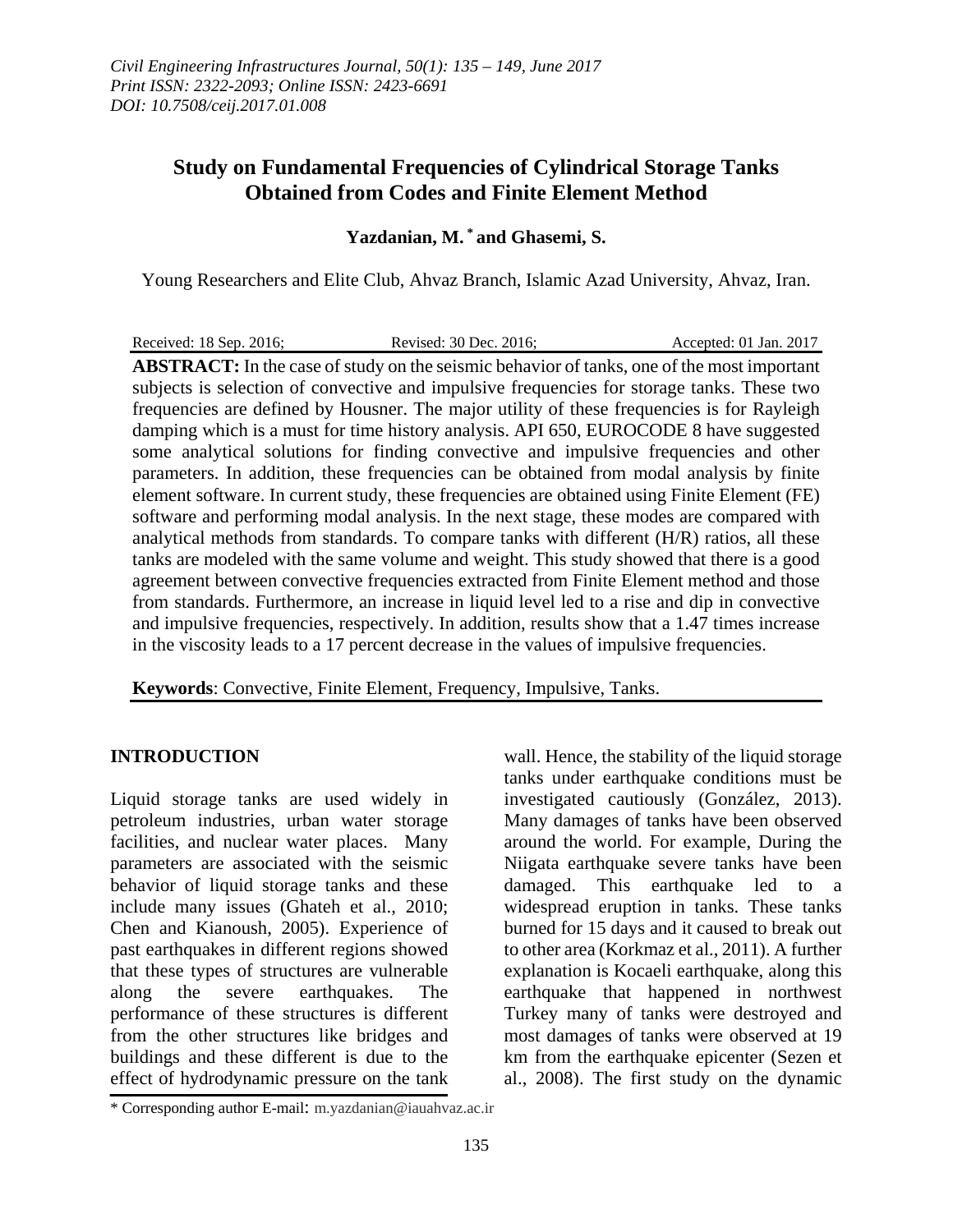behavior of tanks regarding liquid-structure interaction was conducted by Housner (1963). He proposed a new method for rigid tanks by using analytical technique. In Housner method, hydrodynamic pressure is divided into convective and impulsive part. The Housner's method has been selected for seismic analysis in most of the past codes and regulations and this method has been considered for basis of many standards. An expanded application of Housner's method, in terms of an advanced design method, was presented by Epstein (1976). However, attention to interaction between the solid and fluid is not a matter just related to storage tanks. Different subjects can be found regarding this on the literature review (Ardebili, 2013).

Many conducted research on storage tanks has been done with an emphasis on Finite Element method. Haroun and Tayel (1985) proposed a FE method for investigating the seismic response of tanks using Housner model. Further research on the behavior of tanks under dynamic loads using FEM was investigated by Ruiz and Gutiérrez (2015), Kazem and Mehrpouya (2012), Ghateh et al. (2015), Hosseinzadeh et al. (2013), Kianoush and Ghaemmaghami (2011) and Moslemi and Kianoush (2012). Livaoglu et al. (2011) investigated the dynamic behavior of the backfill on rectangular tanks through the FE method and by considering both the liquid– structure and soil–structure interaction effects as well as non-linear interaction effect of the soil and contact nodes between the soil and the wall. Ranjbar et al. (2013) used FE to model an elevated water tank system. The elevated tank was placed on a framed structure. They showed that the structural responses are highly influenced by the earthquake characteristics. Chen and Kianoush (2005) used a sequential method for estimating the hydrodynamic pressure along the walls of concrete rectangular tanks in a 2D space. Also, the parameter of wall

flexibility was considered in the suggested method. Kianoush and Chen (2006) investigated the impact of horizontal and vertical ground motion combination in rectangular tanks in a 2D space. They separated the impulsive and convective parts of the tanks and they compared different structural responses according to these separated parts.

Kianoush and Ghaemmaghami (2011) investigated the effect of different frequency contents of earthquakes on the dynamic response of two rectangular storage tanks using the FE model regarding soil-liquid-tank interaction. They focused on the both convective and impulsive parts of the tanks and for this purpose they obtained structural responses of these two separate parts. Ormeño et al. (2015) provided methods for seismic ground motion scaling in dynamic analysis of liquid storage tanks. They used three different methods for doing several analyses of earthquake responses. Ruiz et al. (2015) proposed an efficient computational method for seismic analysis of liquid storage tanks. The proposed model was based on the theory of potential flow, in which the continuity equation is solved through the Finite Element method. Yazdanian et al. (2016a) used FE method to evaluate the seismic behavior of two concrete rectangular tanks regarding fluid-structure interaction. They concluded that the structural responses obtained from time history analysis are more accurate than those obtained from response spectrum analysis. Yazdanian et al. (2016b) used FE method to study on the dynamic behavior of cylindrical storage tanks. They investigated different analysis to show how a tank behaves under different analysis. They concluded that the peak ground acceleration of an earthquake is highly important in the dynamic analyses of tanks. In addition, their method investigated different parameters in detail. Eskandari-Ghadi et al. (2013) proposed an analytical solution for 2D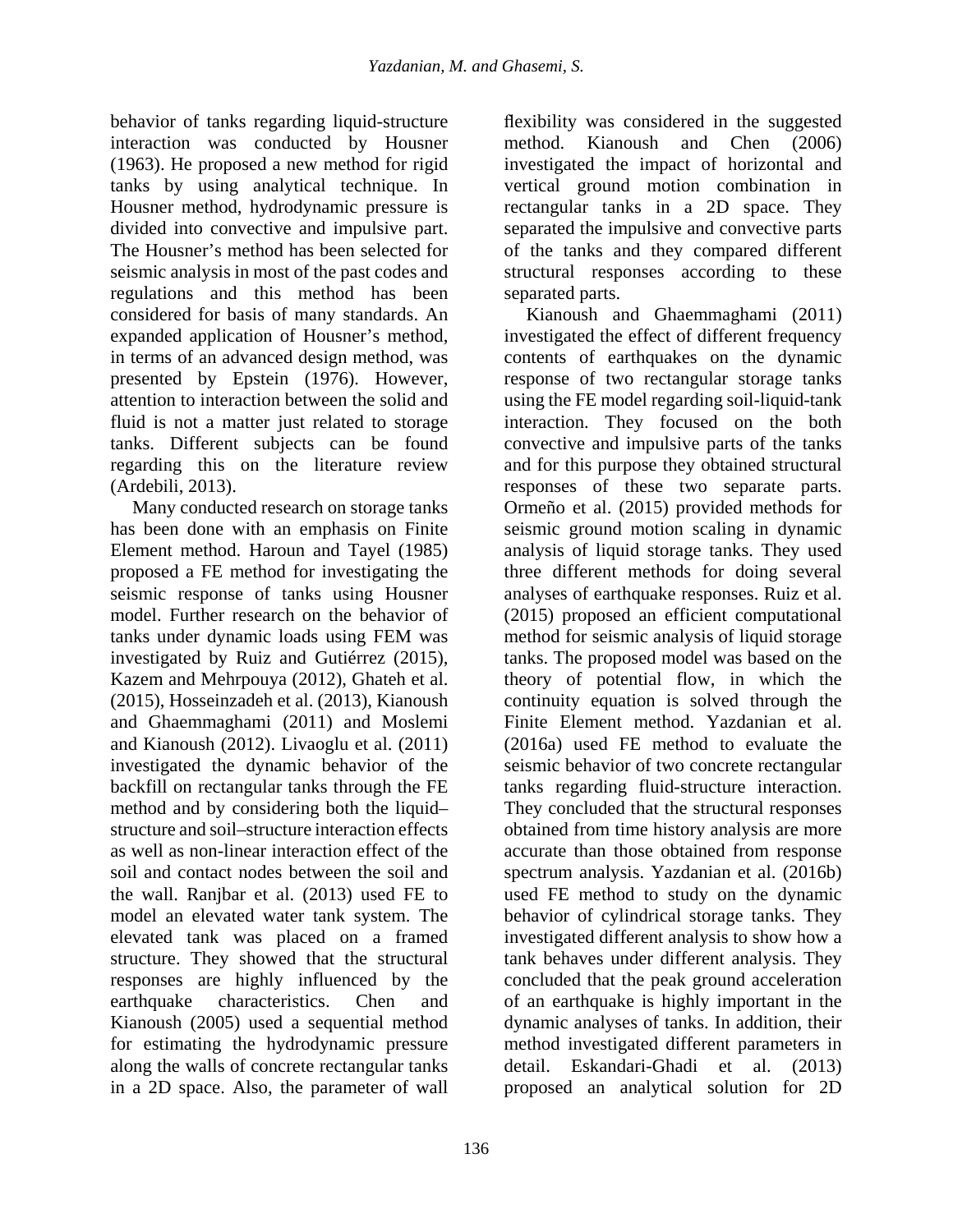coupled in a cylinder. They used numerical inversion of Laplace transform to obtain the stresses, displacements and temperature in terms of time.

There is also some researches on the fundamental frequencies of tanks. However the majority of them just regarded vibration analysis. Virella et al. (2006) studied on the fundamental modes of tank-liquid systems under horizontal motions. They found similar fundamental periods and mode shapes from the free vibration (modal) analyses and from the harmonic response analyses, using the added mass formulation and the model with liquid acoustic finite elements. Nicolici and Bilegan (2013) used both computational fluid dynamics analyses and the FE to obtain both convective and impulsive frequencies. They concluded that convective frequency depends on liquid height and other geometry parameters, while impulsive frequency changes with the elastic properties of the tank material. Jaiswal (2008) carried out an experimental research on different scaled tank models, then, tanks excited by a shake table. To compare with numerical study, the FE model of solid-fluid system was developed. They observed a good agreement between the results obtained from FE and experimental method. Furthermore, it can be found some studies on the analytical approach to assess the response of storage tanks. Shahmardani et al. (2014) evaluated the impacts of different fluid field models and the mass of equipment at the top of offshore structure which was simulated as lumped mass on the responses of offshore structures. They showed that different approximations regarding the fluid field could largely change the value of maximum displacement evaluated by the models. Amiri and Sabbagh-Yazdi (2012) investigated the effect of roof on dynamic characteristics of dome roof tanks partially filled with liquid. They concluded that at low liquid levels, equal to 1.80 and 4.80 m, the tank roof does affect the

axial modes of the tallest and medium height tanks. Maekawa et al. (2010) described the results of vibration tests using a 1/10 reduced scale model of large-scale cylindrical water storage tanks to clarify their dynamic behavior under seismic excitation. Their examination showed that the oval-type vibration, which is a high-order vibration mode, occurring on the sidewall of the tanks affects the distribution shape and magnitude of dynamic fluid pressure. Gnitko (2011) used both Boundary Element and FE methods to solve coupled problem. In their model differential equations of transient problem were solved numerically by Runge-Kutta method of  $4<sup>th</sup>$  and  $5<sup>th</sup>$  order. Tedesco (1982) presented an in-depth investigation regarding the vibrational characteristics and dynamic analysis of cylindrical tanks subject to a horizontal component of earthquake ground motion. They developed simple analytical expressions in the form of cubic polynomials which accurately predicted frequencies and radial mode shapes corresponding to the fundamental mode of vibration.

The seismic behavior of the storage tanks is highly dependent on their dynamic characteristics such as natural frequencies, mode shapes and damping ratios. In investigation of seismic behavior of tanks, one of the most crucial issues is how to find the convective and impulsive frequencies in storage tanks (Bayraktar et al., 2010). For finding convective and impulsive frequencies and other parameters, API 650 (2008) and EURO 8 (2003) codes for steel tanks have suggested some analytical solutions. Regarding concrete tanks, ACI (2006) is a key code which present some formulation for these type of tanks accordingly. Alternatively, these frequencies can obtain through modal analysis using FE software. In current study, these frequencies are extracted using FE software (2014) and performing modal analysis. Also these modes are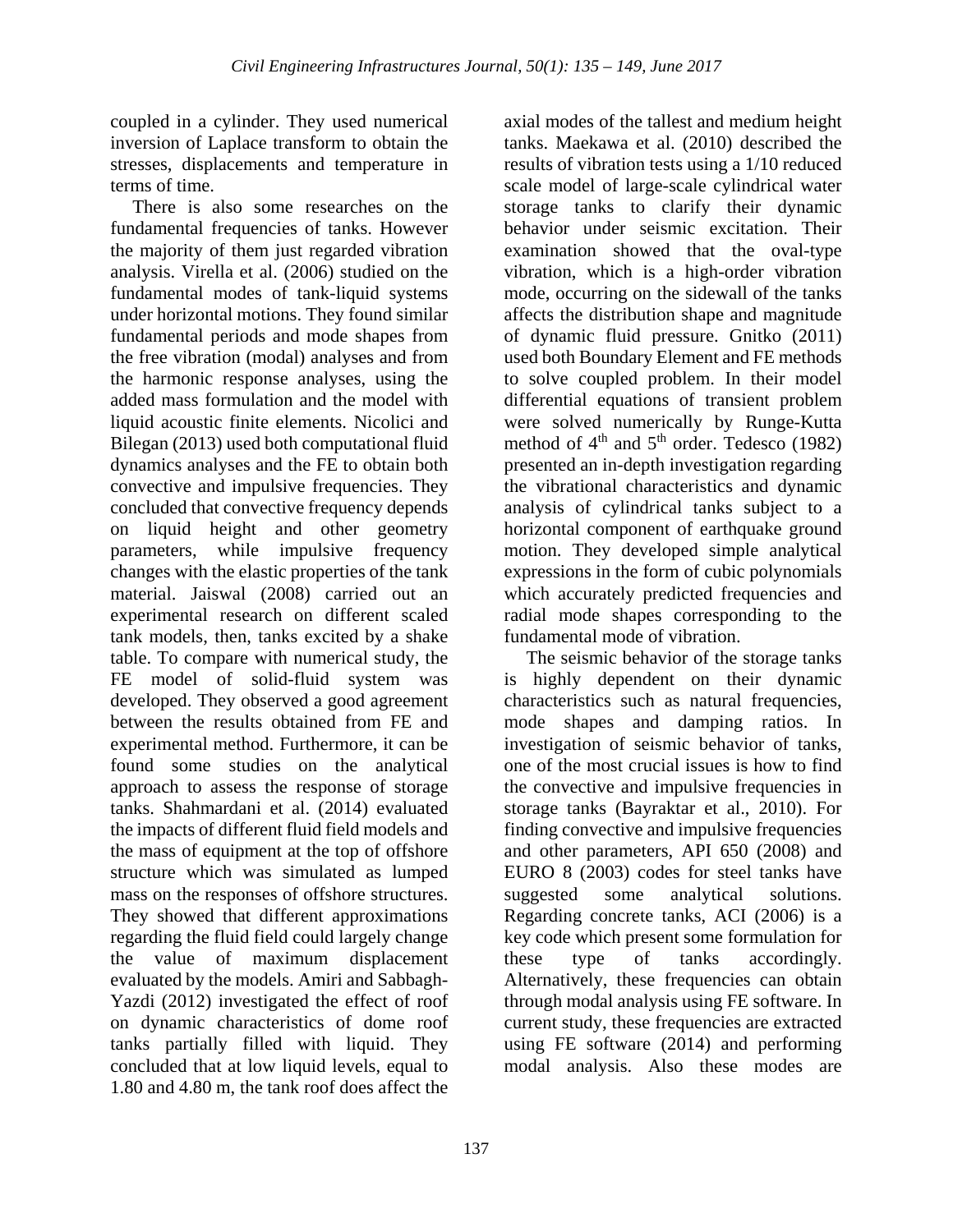compared with analytical methods from API and EURO 8 standards for cylindrical tanks.

Considering the previous studies carried out on this topic, it can be observed many studies on dynamic behavior of tanks but most of them have just considered the seismic behavior of the tanks and there is a limited research on these significant frequencies. In addition, none of the previous studies has investigated the impact of different parameters on vibration analysis of tanks. As a result, there is a shortcoming in the recent references related to storage tanks. It is worthwhile that in this paper a comprehensive study has been carried out on these two frequencies, as well as the other different parameters. For this purpose, a parametric study has been conducted and different parameters are investigated. To account for the effect of liquid density and thickness, different liquid and thickness are taken into account. In addition, tanks with different liquid height are modeled to consider the impact of this parameter. Overall, in this paper, different parameters are vastly considered for cylindrical tanks with a focus on frequencies analysis of these types of structures.

# **MATERIALS AND METHODS**

## **Governing Equation of Dynamic Forces**

Time history analysis can take all the nonlinear factors into the analysis, so it is used to estimate the exact amount of structural response. The discretized formulation for a multi degree of freedom system subjected to external dynamic forces can be defined as Eq. (1) (Chopra, 2000).

$$
[\mathbf{M}]\langle \mathbf{u}\rangle + [\mathbf{C}]\langle \mathbf{u}\rangle + [\mathbf{K}]\langle \mathbf{u}\rangle = \{\mathbf{f}\}\tag{1}
$$

in which  $[M]$  is the mass matrix of the system; [**C**] is the damping matrix of the system;[**K**] is stiffness matrix of the system; {**u**} is displacement vector; {**u**} is velocity vector;

 $\{\mathbf{u}\}\$ is acceleration vector;  $\{\mathbf{f}\}\$ is the applied load vector.

In this method, the step by step integration is applied directly to achieve the solution for the original equations of motion of the system. For solving this equation, it is needed to[**C**]. Damping matrix of the system can be resulted from sum of the stiffness and mass matrices of the system. In many researches, similar classical damping system said as Rayleigh damping is applied for both structural and fluid domains leading to a classical damping for the whole scheme. Alpha and Beta damping are applied to indicate Rayleigh damping constants  $\alpha$  and  $\beta$ . The damping matrix within the fluid domain [**C**] contains two parts which are because of impulsive and convective components of the stored fluid. In fact without these, it is not possible to do an accurate time history analysis (Kianoush and Ghaemmaghami, 2011). It should be noted that under free oscillations, the motion of free liquid surface decays due to damping forces created by viscous boundary layers. From this point of view, evaluation of damping characteristic for a fluid–tank system needs more considerations. However, due to lack of sufficient data in this field, the classical damping scheme is used in the Finite Element model. Considering impulsive and convective parts of liquid domain, damping matrix can be given as Eq. (2) (Ghaemmaghami, 2010).

$$
[\mathbf{C}] = \boldsymbol{\alpha}[\mathbf{M}] + \boldsymbol{\beta}[\mathbf{K}] \tag{2}
$$

in which  $\alpha$  and  $\beta$  are computed by Rayleigh damping method. $\alpha$  is defined based on the natural frequency of the primary sloshing mode and calculates for the damping because of sloshing on the free surface of the tank liquid.  $\beta$  is defined based on the primary frequency of the tank and simulates the damping because of the impulsive part. They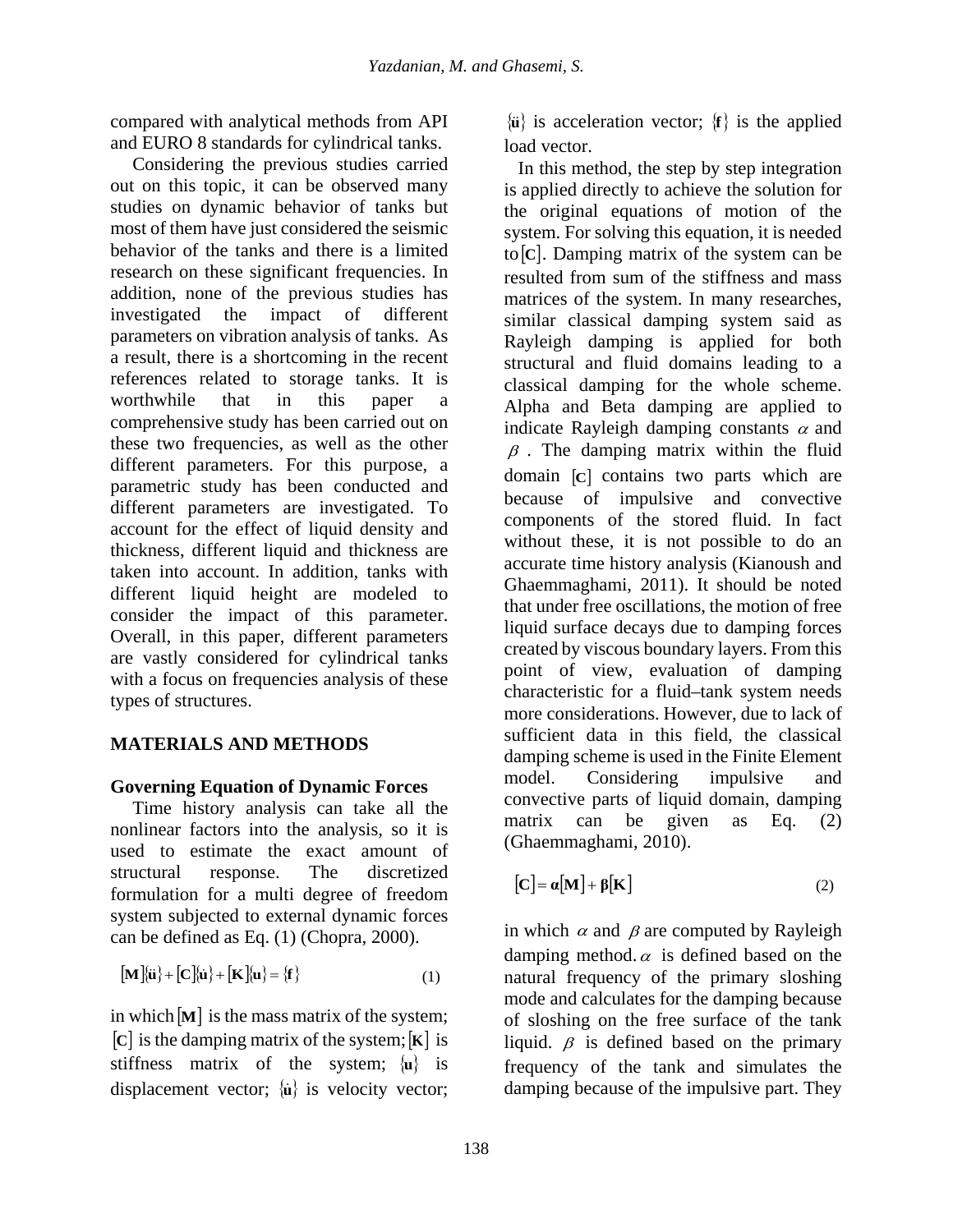can be found according to the following equation (Moslemi & Kianoush, 2012).

$$
\begin{bmatrix} \alpha \\ \beta \end{bmatrix} = \frac{2\omega_i \omega_j}{\omega_i^2 + \omega_i^2} \begin{bmatrix} \omega_j & -\omega_i \\ -\frac{1}{\omega_j} & \frac{1}{\omega_i} \\ \end{bmatrix} \begin{bmatrix} \xi_i \\ \xi_j \end{bmatrix}
$$
 (3)

As offered by API 650, damping ratios of 2% and 0.5% are specified for the impulsive and convective parts of steel tanks, respectively, while as offered by ACI 350.3- 06 (2006), damping ratios of 5% and 0.5% are specified for the impulsive and convective parts of concrete tanks. Two impulsive and convective frequencies are achieved from the modal analysis in FE software according to maximum effective mass or they can be obtained by analytical solutions. According to the above equations, one of the most important issues is obtaining of impulsive and convective frequencies in time history analysis. This importance is due to the fact that damping matrix is a crucial factor for solution of multi degree of freedom systems subjected to external dynamic forces. It should be noted that this study only covers anchored tanks, with an emphasis on the behavior of the cylindrical tanks. As a result, all the modeled tanks are ground-supported and the base of the tanks is assumed to be fixed. In Figure 1, convective and impulsive masses are shown. Impulsive mass is in the lower height than convective mass.

### **Finite Element Method**

In this paper, a FE software i.e. ANSYS (2014) as a general purpose computer code is utilized to perform modal analyses. Modal analysis can find the various periods of a structure according to naturally resonate by using the overall mass and stiffness. These periods of vibration can be used to assess dynamic behavior of the structure. In Figure 2 the FE model of one of the tanks is shown.

As evident, these tanks have regular element shape. It should be mentioned that fluid element at a boundary should not be attached directly to the structural elements but should have separate coincident nodes that are coupled only in the direction normal to the interface. The materials of the tank shell are assumed isotropic and linearly elastic. This is also worthwhile to mention that in the bottom of all the tanks, the liquid is coupled with the cylindrical body which makes the results more and more accurate. In fact, this subject requires tremendous attention because of the fact that the cylindrical body of the tanks is also fixed along its another area.

The shell is modeled using shell element (Shell 63). This element has 6 degree of freedoms at each node and it has three translational and three rotational degrees of freedoms. It has both the bending as well as the membrane capacity. It has four nodes and variable thickness can be input at the nodes, giving a shell with smoothly varying thickness. The fluid inside the cylindrical tank is modeled using fluid element (Fluid 80). This element is a three dimensional solid element having three translational degree of freedom system at each node. This element has the ability to model contained fluids giving the result of hydrostatic pressure, hydrodynamic pressure as well as fluid structure interaction. The fluid elastic modulus of the element (in the input) should be taken as the bulk modulus of the fluid.

Modal analysis is done to obtain natural frequencies of these structures. Determination of these parameters in the first step can be very useful in interpreting the behavior of the tank. In addition, this analysis can be a starting point for other analysis, such as response spectrum or time history analyses. Convective and impulsive modes are integral modes which have the maximum effective mass and they should be taken into account for the dynamic analysis.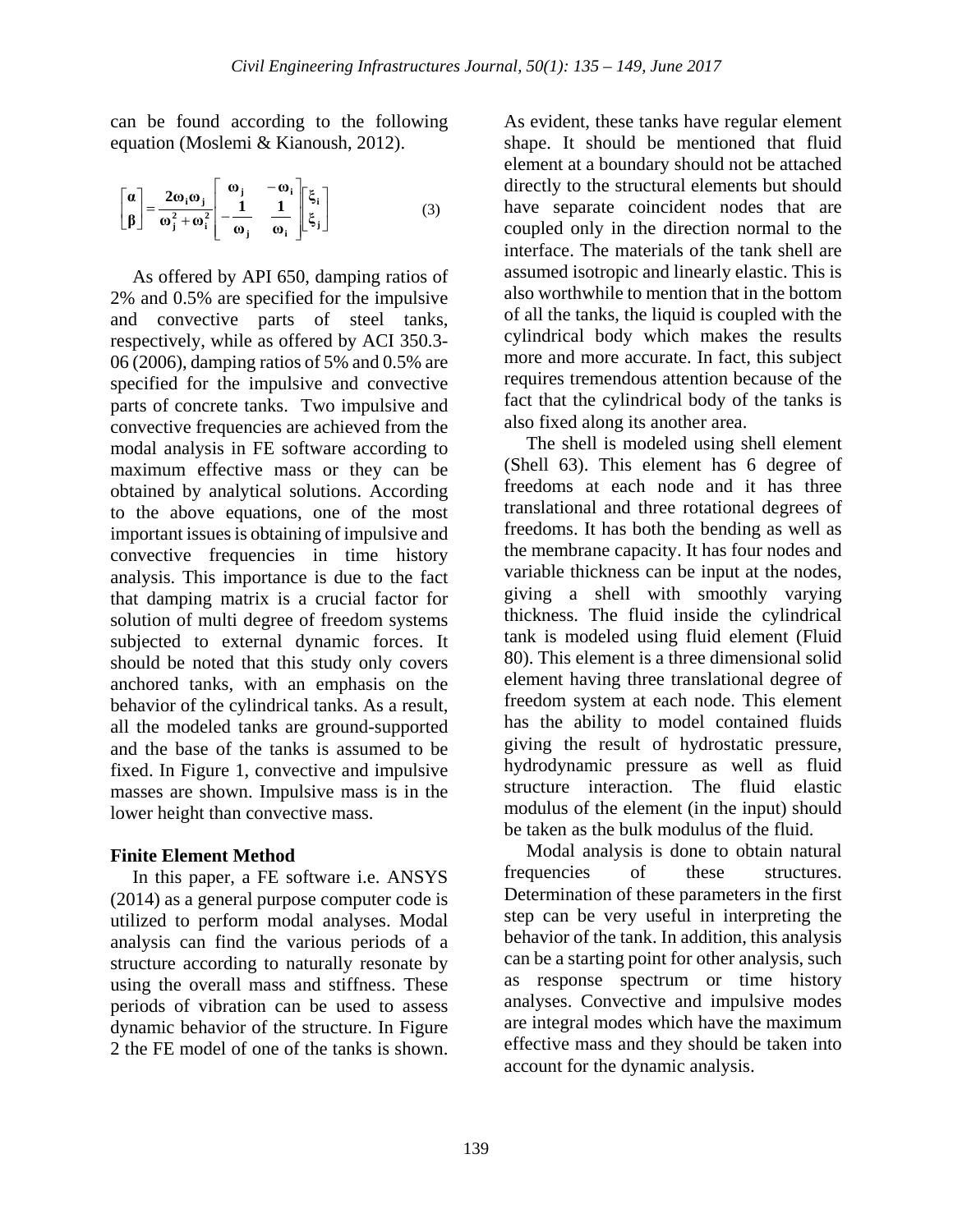

**Fig. 2.** FE modeling of tank

According to the maximum effective mass in modal analysis two modes of impulsive and convective are extracted and these modes amount would be set in Eq. (3). In modal analysis, Lanczos solver is used. In this type of solver all the natural frequencies and mode shapes are found within a specified range of frequencies. It should be noted that this system is the most effective and precise method to find the natural frequencies. Figure 3 shows both fundamental frequencies of tank no. 3. It can be seen from Figure 3(b) that the convective frequency is only related to the movement of liquid, while in Figure 3(a) both shell and liquid are moved with each other.

Convergence studies were carried out and the FE meshes which have the regular and

precise meshing was found to provide good results for the purpose of the present study. Since many tanks are modeled in this study, the details of tanks including size of meshes are not mentioned. However, the number of elements for each tank is shown in Table 4. It must be pointed out that the studies of Yazdanian et al. (2016b) and Kianoush and Ghaemmaghami (2011) showed that the values of frequencies and other dynamic responses do not depend extremely on the size and the numbers of elements after a specified range of size and elements number. However, to show the validity of presented FE method, a comparison between the results of Barton and Parker (1987) with the current FE method is conducted. For this purpose,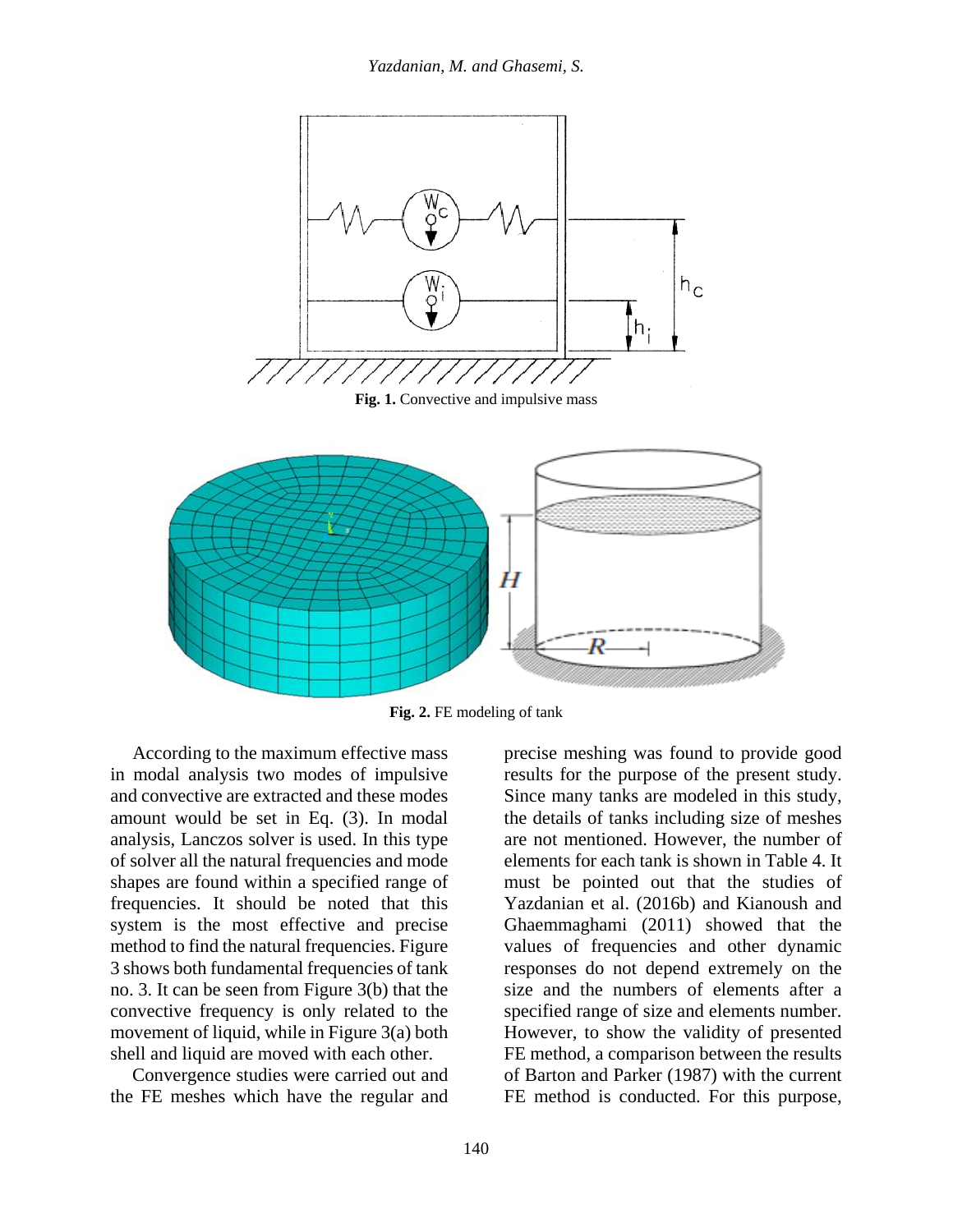two fundamental frequencies of tank which were obtained by Barton and Parker (1987) are compared with the current FE method. It is obvious that current FE method and Barton and Parker results are in excellent agreement. This further verifies the validity of the proposed FE technique. In addition, further validation can be found in the Yazdanian et al. (2016b) study.

Another significant validation of FE model of cylindrical tanks that is considered in this study is related to comparison of the proposed FE method with experimental method. For this purpose, the fundamental sloshing (convective) frequency of two tanks which are obtained previously using experimental method by Jaiswal et al. (2008) are compared with the proposed FE method. For this purpose, two tanks are modeled using the proposed FE method and then the convective frequencies of the tanks are

obtained. The liquid considered was water, for which, bulk modulus and mass density were taken as  $2.18 \times 109$  N/m<sup>2</sup> and 1000  $Kg/m<sup>3</sup>$  respectively. For the glass, the elastic modulus, mass density and Poisson's ratio were considered as  $1.173\times109$  N/m<sup>2</sup>, 955 Kg/  $m<sup>3</sup>$  and 0.35 respectively. It should be noted that the thickness has no effect on the convective frequencies and it will be approved in this study in the next sections.

#### **API and EURO 8 Method**

API 650 is presented the following equation for calculating the value of convective period.

$$
T_c = 1.8 \, K_s \sqrt{D} \tag{4}
$$

$$
K_s = \frac{0.578}{\sqrt{\tanh(\frac{3.68H}{D})}}
$$
(5)



| <b>Table 1.</b> Comparisons fundamental frequencies calculated with the present study and with Barton and Parker (1987) |                                                                  |  |  |  |  |  |
|-------------------------------------------------------------------------------------------------------------------------|------------------------------------------------------------------|--|--|--|--|--|
|                                                                                                                         | $\mathbf{m}$ $\mathbf{a}$ $\mathbf{a}$ $\mathbf{u}$ $\mathbf{u}$ |  |  |  |  |  |

| <b>Type of Study</b>    | Impulsive | Convective |
|-------------------------|-----------|------------|
| Current Study           | د. 1 '    | 0.29       |
| Barton and Parker Study | 1 I .J    | 0.29       |
|                         |           |            |

|                      | <b>Table 2.</b> Fundamental sloshing frequencies of liquid |          |
|----------------------|------------------------------------------------------------|----------|
| Depth of Liquid (mm) | <b>Experimental</b>                                        | FEM      |
|                      | 2.07                                                       | 2.05     |
| 100                  |                                                            | $\Delta$ |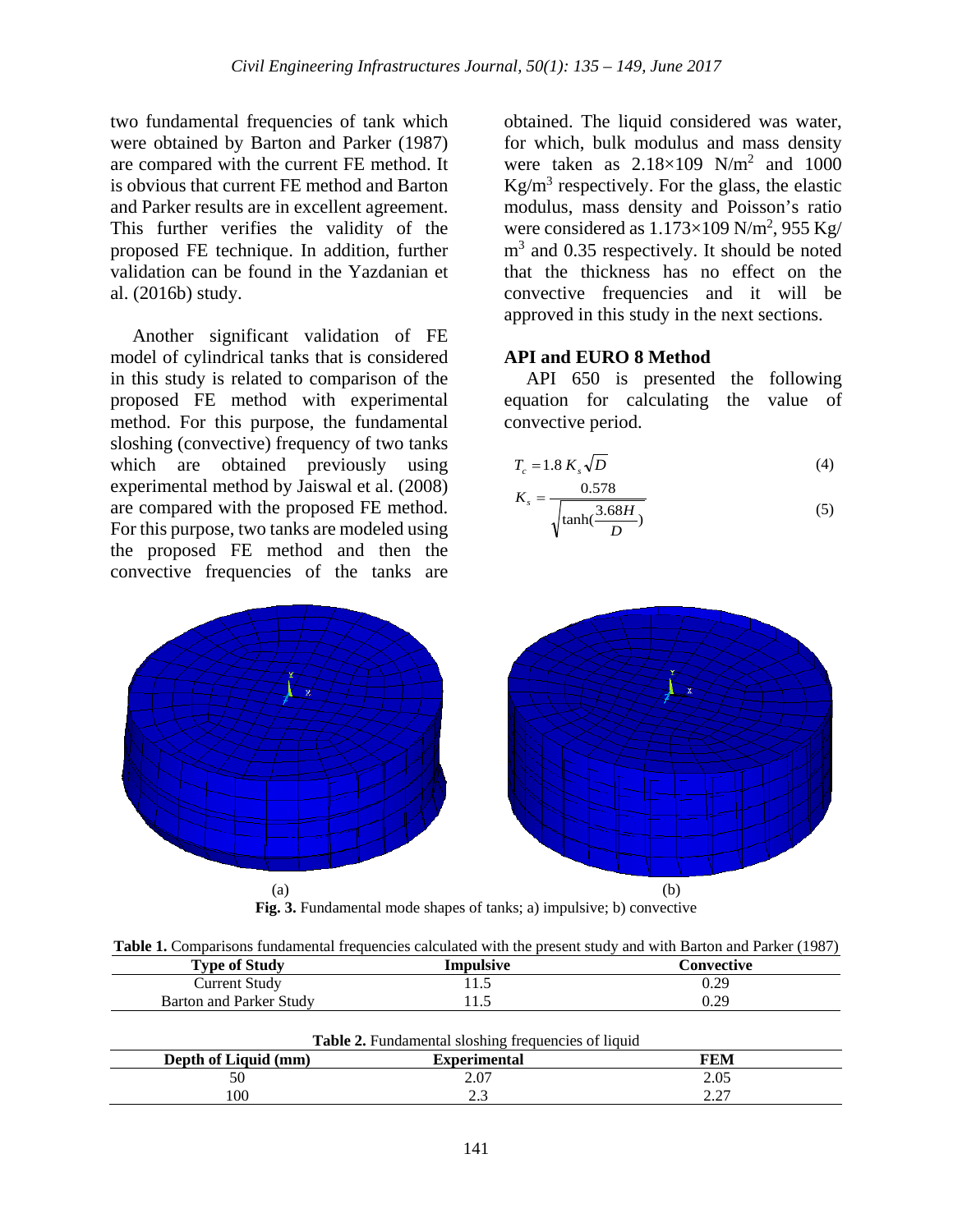where  $T_c$  is the natural period of the convective mode (s), *D* is nominal tank diameter (m) and *H* is maximum design product level (m) and  $K<sub>s</sub>$  is sloshing factor. According to EURO 8, the natural period of convective response can be taken from following equation which is suggested by Malhotra et al. (2000):

$$
T_c = C_c \sqrt{r} \tag{6}
$$

in which  $C_c$  is a coefficient for obtaining convective periods and can be obtained from Figure 4 and *r* is radius of the tank.

A simplified method was presented in the API and EURO 8 to determine the impulsive period. This method was taken from Malhotra et al. (2000):

$$
T_i = (\frac{1}{\sqrt{2000}})(\frac{C_i H}{\sqrt{\frac{t_u}{D}}})(\frac{\sqrt{\rho}}{\sqrt{E}})
$$
\n(7)

in which,  $T_i$  is impulsive period,  $C_i$  is a coefficient for determining of impulsive period and can be obtained from Figure 4,  $t_u$ is the wall thickness,  $\rho$  is density and  $E$  is elasticity module. Furthermore, Malhotra et al. (2000) suggested values of  $C_i$  and  $C_c$  as a table which can be used instead of Figure 4.

#### **RESULTS AND DISCUSION**

Characteristics of the both selected tanks and their containers in details are shown in Tables 3 and 4, respectively. For comparison and investigation of the impact of height to radius (*H/R*) ratios, all these eight tanks are modeled with the same volume and weight, while all these tanks have different (*H/R*) ratios, with ranging from 0.3 to 3. These tanks are selected for covering all the (*H/R*) ratios which was presented by Malhotra et al. (2000). It is highly unlikely to find a real tank in a (*H/R*) ratio which is not covered in this research. In addition, tank no. 1 is selected to investigate the parameter of viscosity. For this purpose, type of liquid is considered to be changed in three different liquids and other parameters are considered similar to each other. Furthermore, in Table 4 the number of both fluid and shell elements is shown.

In the first step, static analysis is carried out and in this stage the tanks were analyzed based on their weight and the hydrostatic pressure of internal fluid. This analysis can be used in compound loading, and also it can be used as a criterion for the evaluation of constructed model. The generated hydrostatic pressure causes annular tensile stresses along the tank wall. The values of displacement and hydrostatic pressure obtained from static analysis can be found in Table 5. It can be observed that both structural responses are increased as the ratio of *H/R* is increased.



**Fig. 4.** Impulsive and convective coefficients (Malhotra et al., 2000)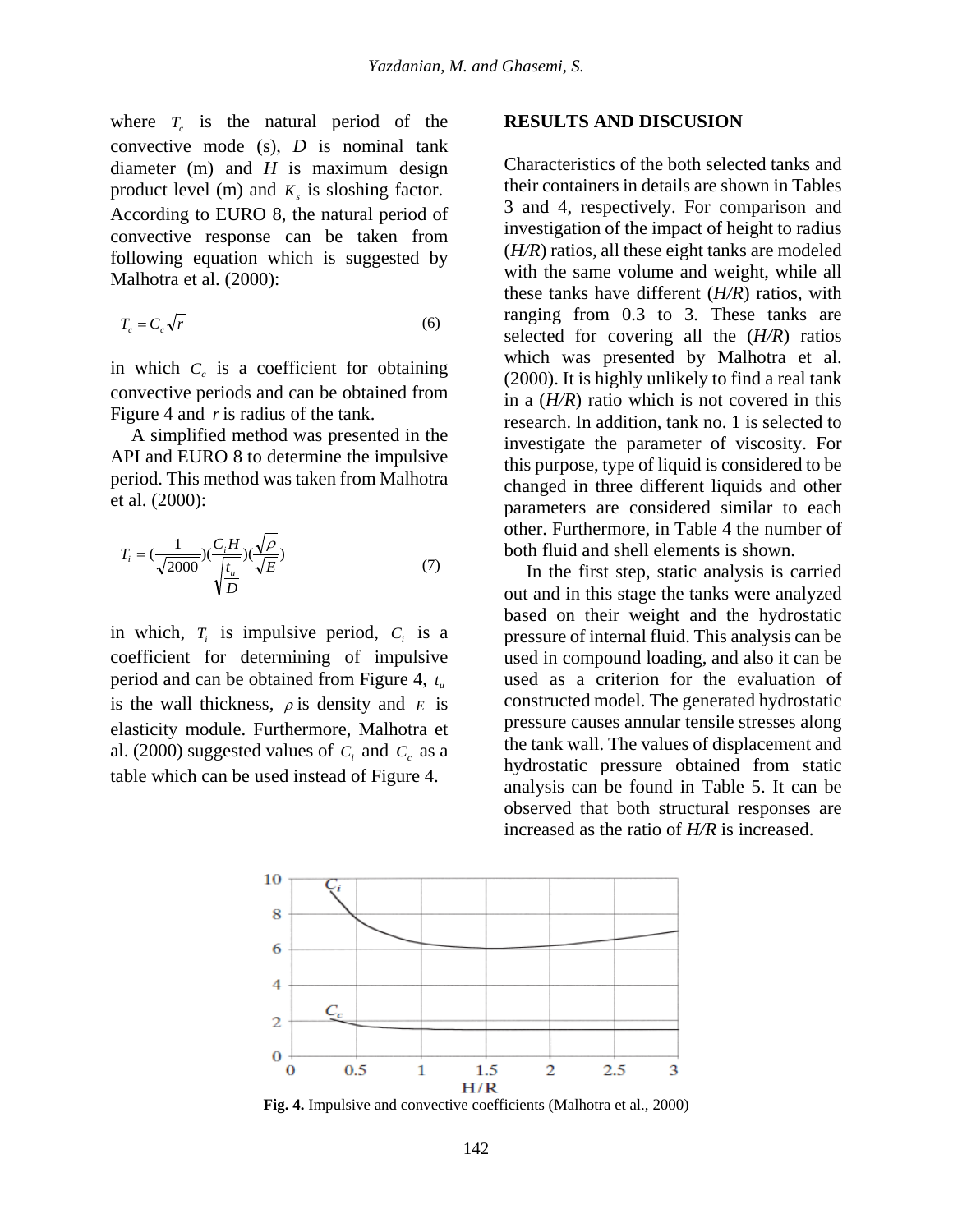### **Effect of Height to Radius (H/R)**

In Table 6 other impulsive and convective parameters are shown. These parameters are height (*hc* and *hi*) and mass ratio (*WC/WL* and *Wi/WL*) which convective and impulsive forces are exerted respectively. As it can be observed the height which convective force is exerted is higher than the impulsive height.

This was previously shown by Housner (1963). According to Table 6 which was suggested by Malhotra et al. (2000), the values of convective and impulsive mass and height can be obtained according to (H/R) ratio. There can be found a height and mass for each ratio.

| <b>Table 3.</b> Material properties used in the analysis |                |              |                        |                          |  |  |  |
|----------------------------------------------------------|----------------|--------------|------------------------|--------------------------|--|--|--|
| <b>Materials</b>                                         | <b>Density</b> | Poisson's    | <b>Young's Modulus</b> | <b>Bulk's Modulus</b>    |  |  |  |
| <b>Properties</b>                                        | $(kg/m^3)$     | <b>Ratio</b> | (Gpa)                  | (Gpa)                    |  |  |  |
| <b>Steel</b>                                             | 7850           | 0.3          | 210                    | $\overline{\phantom{a}}$ |  |  |  |
| Fluid (water)                                            | 1000           |              | -                      | 2.07                     |  |  |  |
| Fluid (oil)                                              | 800            |              | $\sim$                 | 1.62                     |  |  |  |
| Fluid (gasoline)                                         | 680            | -            | -                      | 1.03                     |  |  |  |

|               | <b>Table 4.</b> Characteristics of the selected tanks<br><b>Number of Elements</b><br><b>Thickness</b><br>H<br>Tank<br>R |        |       |      |              |              |  |  |  |  |  |
|---------------|--------------------------------------------------------------------------------------------------------------------------|--------|-------|------|--------------|--------------|--|--|--|--|--|
| No.           | H/R                                                                                                                      | (m)    | (m)   | (m)  | <b>Fluid</b> | <b>Shell</b> |  |  |  |  |  |
|               | 0.3                                                                                                                      | 2.427  | 8.09  | 0.01 | 1728         | 624          |  |  |  |  |  |
| $\mathcal{L}$ | 0.5                                                                                                                      | 3.414  | 6.828 | 0.01 | 1500         | 500          |  |  |  |  |  |
| 3             | 0.7                                                                                                                      | 4.272  | 6.103 | 0.01 | 960          | 352          |  |  |  |  |  |
|               |                                                                                                                          | 5.419  | 5.419 | 0.01 | 2100         | 580          |  |  |  |  |  |
|               | 1.5                                                                                                                      | 7.101  | 4.734 | 0.01 | 1920         | 512          |  |  |  |  |  |
| 6             |                                                                                                                          | 8.602  | 4.301 | 0.01 | 1920         | 512          |  |  |  |  |  |
|               | 2.5                                                                                                                      | 9.98   | 3.993 | 0.01 | 2688         | 640          |  |  |  |  |  |
| 8             |                                                                                                                          | 11.272 | 3.755 | 0.01 | 2880         | 672          |  |  |  |  |  |

**Table 5.** Output of static analysis

| Tank No. | H/R | <b>Hydrostatic Pressure (MPa)</b> | Displacement (m) $\times$ 10 <sup>-3</sup> |
|----------|-----|-----------------------------------|--------------------------------------------|
|          | 0.3 | 0.021                             | 0.70                                       |
|          | 0.5 | 0.030                             | 0.76                                       |
|          | 0.7 | 0.038                             | 0.78                                       |
|          |     | 0.049                             | 0.82                                       |
|          |     | 0.066                             | 0.85                                       |
| 6        |     | 0.079                             | 0.86                                       |
|          | 2.5 | 0.094                             | 0.88                                       |
|          |     | 0.100                             | 0.89                                       |

**Table 6.** Comparison of impulsive and convective parameters

|          |     |           |           | Convective |             | <b>Impulsive</b> |          |           |             |  |
|----------|-----|-----------|-----------|------------|-------------|------------------|----------|-----------|-------------|--|
| Tank No. | H/R | Height    |           |            | <b>Mass</b> |                  | Height   |           | <b>Mass</b> |  |
|          |     | $h_c/H_L$ | $h_c$ (m) | $W_C/W_L$  | $W_C$ (ton) | $h_i/H_L$        | $h_i(m)$ | $W_i/W_L$ | $W_i$ (ton) |  |
|          | 0.3 | 0.521     | 1.264     | 0.824      | 412         | 0.4              | 0.971    | 0.176     | 88          |  |
| 2        | 0.5 | 0.543     | 1.854     | 0.7        | 350         | 0.4              | 1.366    | 0.3       | 150         |  |
| 3        | 0.7 | 0.571     | 2.439     | 0.586      | 293         | 0.401            | 1.71     | 0.414     | 207         |  |
| 4        |     | 0.616     | 3.338     | 0.452      | 226         | 0.419            | 2.27     | 0.548     | 274         |  |
| 5        | 1.5 | 0.69      | 4.899     | 0.314      | 157         | 0.439            | 3.117    | 0.686     | 343         |  |
| 6        | 2   | 0.751     | 6.46      | 0.237      | 118.5       | 0.448            | 3.854    | 0.763     | 381.5       |  |
| 7        | 2.5 | 0.794     | 7.924     | 0.19       | 95          | 0.452            | 4.51     | 0.81      | 405         |  |
| 8        | 3   | 0.825     | 9.299     | 0.158      | 79          | 0.453            | 5.106    | 0.842     | 421         |  |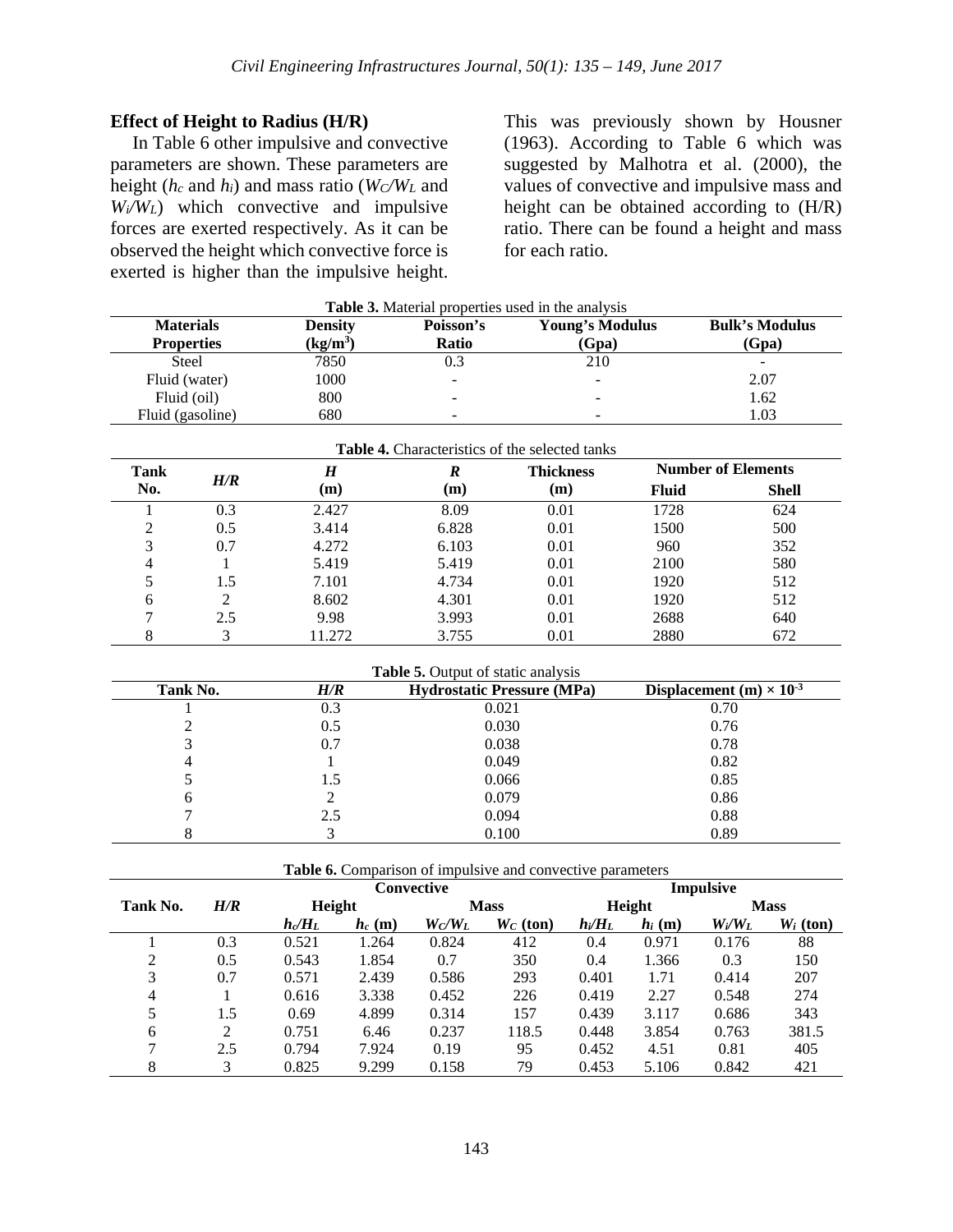In this study, the values of these parameters are obtained using Malhotra table. It can be seen from the table that an increase in the ratio of H/R, leads to an increase and decrease in the values of *Wi* and *Wc*, respectively. It must be pointed out that all the tanks have the same volume and weight, while the values of convective and impulsive weight are different.

It can be seen from the Figure 7 and Table 7 that an increase in the value of *H/R* leads to an increase in the values of convective frequencies in all three methods. The maximum values of convective frequencies are obtained for the tank with  $(H/R) = 3$ , while the highest values of impulsive frequencies is seen in the tank with  $(H/R) = 0.3$ . It must be pointed out that 10 times increase in the H/R leads to well above double increase in convective frequencies. It can be observed that an increase in the (*H/R*) ratio leads to a decrease in the values of impulsive

frequencies. A more detailed look reveals that this decrease was just below 2.4 times in the case of impulsive frequencies. The reason why the values of impulsive frequencies are decreased is because of the fact that both convective and impulsive frequencies of tanks are dependent on each other. Both these frequencies differed with the liquid level and when *H/R* ratio is increased, the level of liquid are increased in the tanks. Then, the values of convective frequencies are increased and as a result the values of impulsive frequencies are decreased. In fact, they have opposite ratio with each other. This is because of the fact that both these frequencies have a different effective mass and they are divided according to their effective mass. It can be seen that convective frequencies are closer together in both FE method and analytical methods than those obtained for impulsive frequencies through these methods.



**Fig. 5.** Comparison of the effect of (*H/R*) on frequencies (Hz); a) convective; b) impulsive

| <b>Tank</b> | H/R |            | <b>Convective Frequencies (Hz)</b> |            |            | <b>Impulsive Frequencies (Hz)</b> |            |  |  |
|-------------|-----|------------|------------------------------------|------------|------------|-----------------------------------|------------|--|--|
| No.         |     | <b>API</b> | <b>EUROCODE8</b>                   | <b>FEM</b> | <b>API</b> | <b>EUROCODE8</b>                  | <b>FEM</b> |  |  |
|             | 0.3 | 0.169      | 0.168                              | 0.159      | 22.621     | 22.621                            | 20.841     |  |  |
| 2           | 0.5 | 0.222      | 0.22                               | 0.213      | 20.987     | 20.987                            | 19.76      |  |  |
| 3           | 0.7 | 0.255      | 0.253                              | 0.247      | 19.814     | 19.814                            | 18.567     |  |  |
| 4           |     | 0.285      | 0.283                              | 0.279      | 18.062     | 18.062                            | 17.059     |  |  |
| 5           | 1.5 | 0.311      | 0.310                              | 0.307      | 15.478     | 15.478                            | 14.691     |  |  |
| 6           | ↑   | 0.327      | 0.326                              | 0.321      | 13.081     | 13.081                            | 12.444     |  |  |
| ⇁           | 2.5 | 0.340      | 0.338                              | 0.335      | 11.077     | 11.077                            | 10.619     |  |  |
| 8           | 3   | 0.351      | 0.349                              | 0.345      | 9.437      | 9.437                             | 9.062      |  |  |

|  |  | <b>Table 7.</b> Comparing of impulsive and convective frequencies (effect of $(H/R)$ ) |
|--|--|----------------------------------------------------------------------------------------|
|  |  |                                                                                        |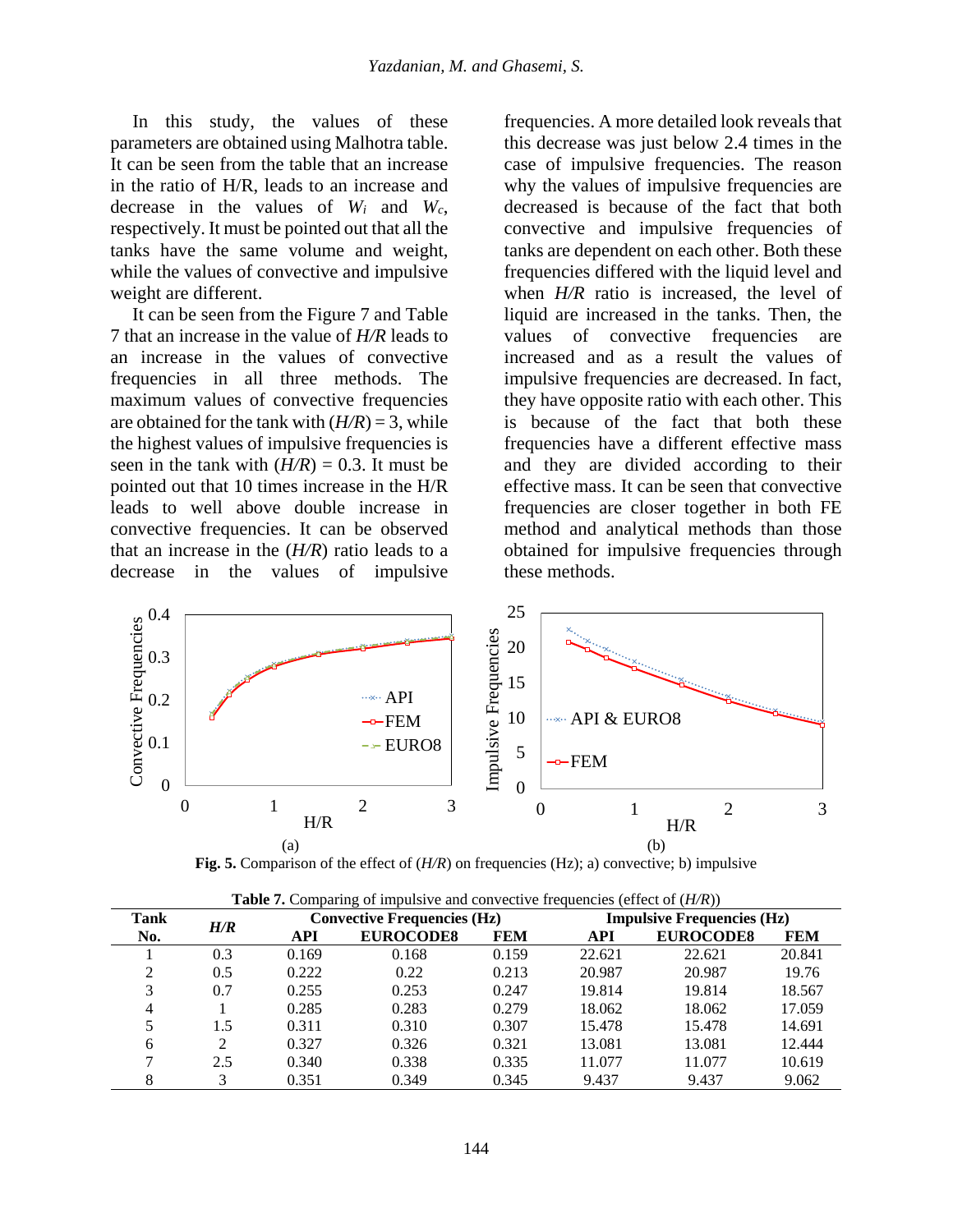Furthermore, it is found that the highest values of convective frequencies are obtained under API method and the lowest are obtained under FE method. However, the average difference among all these three methods is nearly one percent. In addition, impulsive frequencies obtained from API and EURO 8 methods are higher than FE method.

## **Effect of Viscosity**

 $h_c$  and  $h_i$  and mass ratio ( $W_c/W_L$ ,  $W_i/W_L$ ) which convective and impulsive forces are exerted respectively and presented in Table 8. As it can be observed the height exerted by the convective force is more than the impulsive height. It can be seen from the table that a decrease in the amount of viscosity leads to a corresponding decrease in the values of *Wi* and *Wc*, while the amount of viscosity has no effect on  $h_i$  and  $h_c$  responses.

Figure 8 and Table 9 present the values of convective and impulsive frequencies. It can be seen from the results that the highest values of convective frequencies are seen in the API method. Also, the lowest values of convective frequencies are obtained for FE method. In addition, it can be clearly seen from Figure 8 that viscosity has no effect on the values of convective frequencies in all methods. The maximum values of impulsive frequencies are obtained for API and EURO 8 method and the minimum values are seen in FE method. It can be concluded from Figure 8 and Table 9 that the maximum values of impulsive frequencies are obtained in tanks which are filled with gasoline and the minimum is obtained for a tank which is filled with water. Therefore, the results show that a decrease in the viscosity leads to a rise in the values of impulsive frequencies. In other words, the values of impulsive frequencies are decreased by increasing in the density parameter, when the density increased by 1.47 times, the impulsive frequencies faced 17 percent reduction. It is more marked with results for convective frequencies, since their

values remained unchanged with changes of density. It must be pointed out that the convective frequencies depend only on dimension of liquid and the other parameters such as weight do not play any role. Conversely, impulsive frequencies are function of parameters such as weight and other conditions of tanks body. This is due to the fact that impulsive frequencies are those which are related to both liquid and cylindrical shell. In other words, liquid moves in unison with the tanks body in impulsive frequency, while convective frequency is one that undergoes sloshing motion and does not depend highly on tanks body and the overall weight of tanks. The other key factor which can be clearly seen in both Table 9 and Figure 8b is related to discrepancy in impulsive frequencies obtained from different methods. However, this is below 10 percent. The integral factor which pose this discrepancy is because of the fact that codes do not consider bulk's module while, in FE software this factor is taken into account.

# **Effect of Thickness**

Since the thickness parameter has a great deal of importance in designing of cylindrical tanks, in this study a tank (no. 3) with radius of 6.103 and height of 4.272 is selected for study on effect of thickness on frequencies. Shell thickness of tank no. 3 is assumed with four different ratios (0.08, 0.01, 0.012, and 0.014). In Table 10, other impulsive and convective parameters are shown. It can be seen from this table that the convective mass part of the liquid is higher than impulsive part.

Table 11 and Figure 9 show that tanks with different thicknesses have the same convective frequencies and the values of thickness have no effect on convective values, while an increase in the ratios of thicknesses lead to increase in the values of impulsive frequencies. This is due to the fact that when the thickness of tanks increased the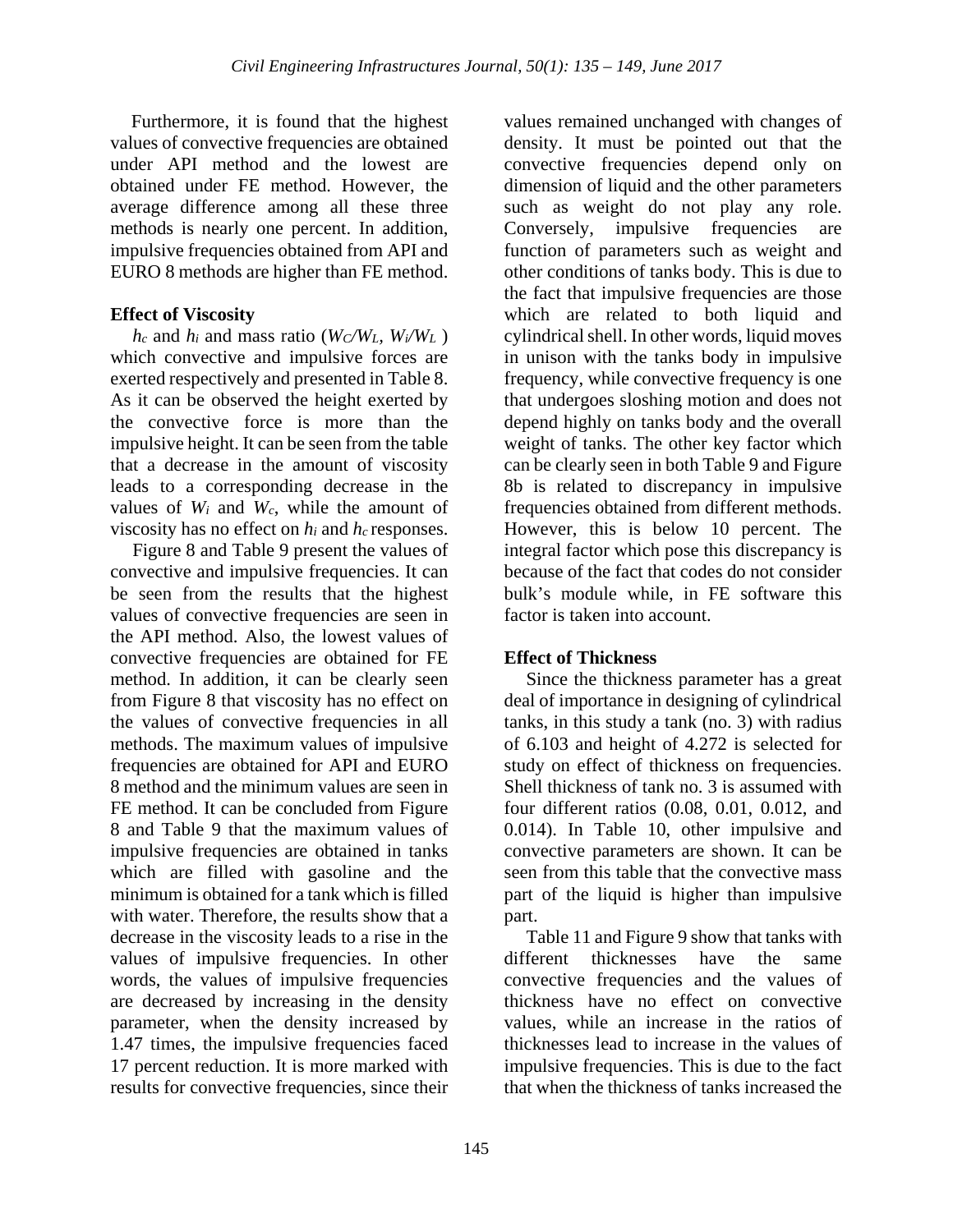shell body of tanks which has to move with fluid part of tank shows more strength against movement. As a result it is understandable why the values of impulsive frequencies are increased with the rise of thickness. The highest values of impulsive frequencies are obtained for tank with thickness of 14 mm. It can be seen that convective frequencies are closer together in both FE method and analytically method than impulsive frequencies. The frequency values of FE are less than API and EURO 8 codes in both convective and impulsive. The highest values of convective frequencies are obtained for API code, while the values of impulsive frequencies in both analytical methods (API and EURO 8) are the same.

| Convective<br>Impulsive |           |          |             |             |           |          |             |             |
|-------------------------|-----------|----------|-------------|-------------|-----------|----------|-------------|-------------|
| <b>Liquid Type</b>      | Height    |          | <b>Mass</b> |             | Height    |          | <b>Mass</b> |             |
|                         | $h_c/H_L$ | $h_c(m)$ | $W_C/W_L$   | $W_C$ (ton) | $h_i/H_L$ | $h_i(m)$ | $W_i/W_L$   | $W_i$ (ton) |
| Water                   | 0.521     | l.264    | 0.824       | 412         | 0.4       | 0.971    | 0.176       | 88          |
| Oil                     | 0.521     | l.264    | 0.824       | 349         | 0.4       | 0.971    | 0.176       | 61          |
| Gasoline                | 0.521     | 1.264    | 0.824       | 300         | 0.4       | 0.971    | 0.176       | 52          |

|             |       | <b>Convective Frequencies (Hz)</b> |            | <b>Impulsive Frequencies (Hz)</b> |                  |            |  |
|-------------|-------|------------------------------------|------------|-----------------------------------|------------------|------------|--|
| Liquid Type | API   | <b>EUROCODES</b>                   | <b>FEM</b> | API                               | <b>EUROCODE8</b> | <b>FEM</b> |  |
| Water       | 0.169 | 0.168                              | 0.159      | 22.621                            | 22.621           | 20.841     |  |
| Oil         | 0.169 | 0.168                              | 0.159      | 25.29                             | 25.29            | 23.135     |  |
| Gasoline    | 0.169 | 0.168                              | 0.159      | 27.43                             | 27.43            | 24.88      |  |

**Table 10.** Comparing of impulsive and convective parameters **Convective Mass Height Impulsive** *H/R* **Height Mass Height Mass**  $h_c/H_L$  *h<sub>c</sub>* (m)  $W_c/W_L$  *W<sub>C</sub>* (ton)  $h_i/H_L$  *h<sub>i</sub>* (m)  $W_i/W_L$  *W<sub>i</sub>* 0.7 2.439 0.586 0.586 291 0.401 1.71 0.414 205.6 0.16 0.165 0.17 ConvectiveFrequencies 20 25  $30<sup>2</sup>$  $\overline{28}$ 

| 0.17  |       |     |                                                | JV.                         |       |                                               |            |
|-------|-------|-----|------------------------------------------------|-----------------------------|-------|-----------------------------------------------|------------|
| 0.165 |       |     | $\Delta$ - - - - - $\Delta$ - - - - - $\Delta$ | Frequencies<br>$25$<br>$20$ |       | .<br>Den mannen mannen Kanaan mannen mannen K |            |
| 0.16  |       |     |                                                |                             |       |                                               | API & EURO |
| 0.155 |       |     | $\cdots$ API<br>$\neg$ FEM                     | Impulsive<br>15             |       | $\neg$ FEM                                    |            |
| 0.15  |       |     | $-FURO8$                                       | 10                          |       |                                               |            |
|       | water | oil | gasoline                                       |                             | water | oil                                           | gasoline   |
|       | (a)   |     |                                                |                             |       | (b)                                           |            |

**Fig. 6.** Comparison of the effect of viscosity on frequencies (Hz), a) convective, b) impulsive

| Thickness (mm) | H/R | <b>Convective Frequencies (Hz)</b> |                  |            | <b>Impulsive Frequencies (Hz)</b> |                  |        |
|----------------|-----|------------------------------------|------------------|------------|-----------------------------------|------------------|--------|
|                |     | API                                | <b>EUROCODE8</b> | <b>FEM</b> | API                               | <b>EUROCODE8</b> | FEM    |
|                | 0.7 | 0.255                              | 0.253            | 0.247      | 17.62                             | 17.62            | 16.684 |
| 10             | 0.7 | 0.255                              | 0.253            | 0.247      | 19.814                            | 19.814           | 18.567 |
| 12             | 0.7 | 0.255                              | 0.253            | 0.247      | 21.581                            | 21.581           | 20.248 |
| 14             | 0.7 | 0.255                              | 0.253            | 0.247      | 23.31                             | 23.31            | 21.776 |

**Table 11.** Comparing of impulsive and convective frequencies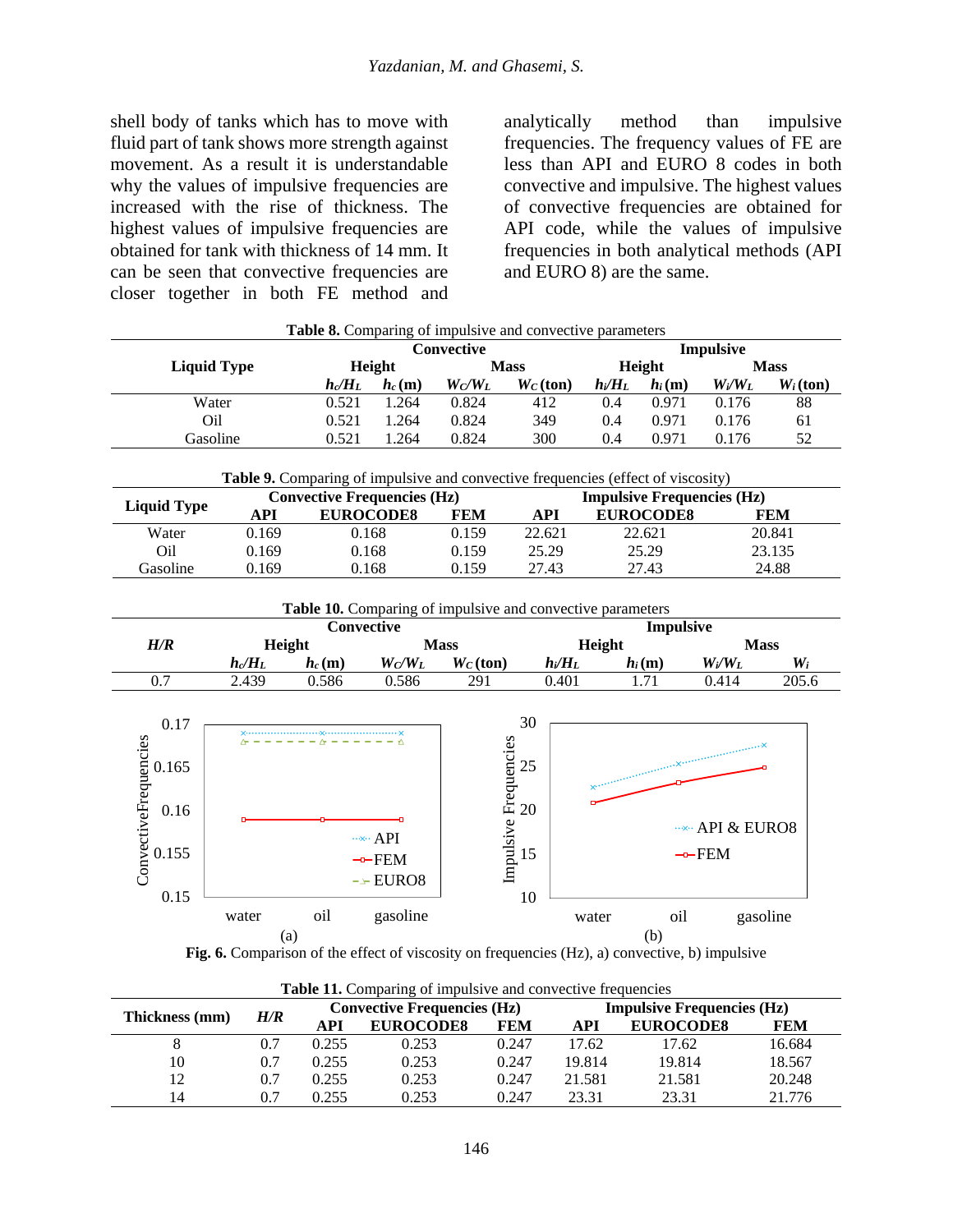

**Fig. 7.** Effect of thickness on frequencies (Hz); a) convective; b) impulsive

## **CONCLUSIONS**

In this paper, two fundamental frequencies are obtained using FE, API and EURO 8 methods. To compare the tanks with different (*H/R*) ratios, all these tanks are modeled with the same volume and weight. In addition, it should be noted that different (*H/R*) ratios between 0.3 and 3 are chosen. Furthermore, to investigate the effect of liquid type, one of the tanks is filled with three different liquids. Four different thicknesses have been taken into account to investigate the effect of thickness variation. Based on this study, the following observations and conclusions can be drawn:

1- It is resulted that convective frequencies are so close together in FE, API and EURO 8 methods. The discrepancy of convective frequencies between FEM and analytical codes is nearly one percent, while this discrepancy is more marked for impulsive frequencies, with almost five percent average difference.

2- Moreover, the results showed that the height which convective force is exerted is higher than the impulsive height. This was also shown by Housner (1963). It can be resulted that an increase in liquid height leads to an increase and decrease in the value of impulsive and convective mass. Also, a decrease in the amount of viscosity leads to a decrease in the values of *Wi* and *Wc*. But the amount of viscosity has no effect on hi and *hc*.

3- This study showed that by increasing the level of liquid, convective frequencies are increased. Also impulsive frequencies are decreased by increasing the level of liquid. This was seen in FE, API and Euro8 methods.

4- This study showed that liquid viscosity has no effect on convective frequencies because of all the convective responses remains unchanged. It was observed that a 1.47 times increase in the viscosity leads to a 17 percent decrease in the value of impulsive frequencies.

5- Results of this study showed that the value of thickness has no effect on the values of convective frequencies. It was shown that an increase in the ratios of thicknesses leads to increase in the value of impulsive frequencies. To be more precise, an increase of 1.5 times in values of thickness led to values of impulsive frequencies rise by 30 percent.

## **ACKNOWLEDGEMENTS**

The authors would like to express their appreciation to the Young Researchers and Elite Club, Ahvaz Branch, Islamic Azad University for their financial support provided to the authors and providing the necessary facilities to conduct this research project.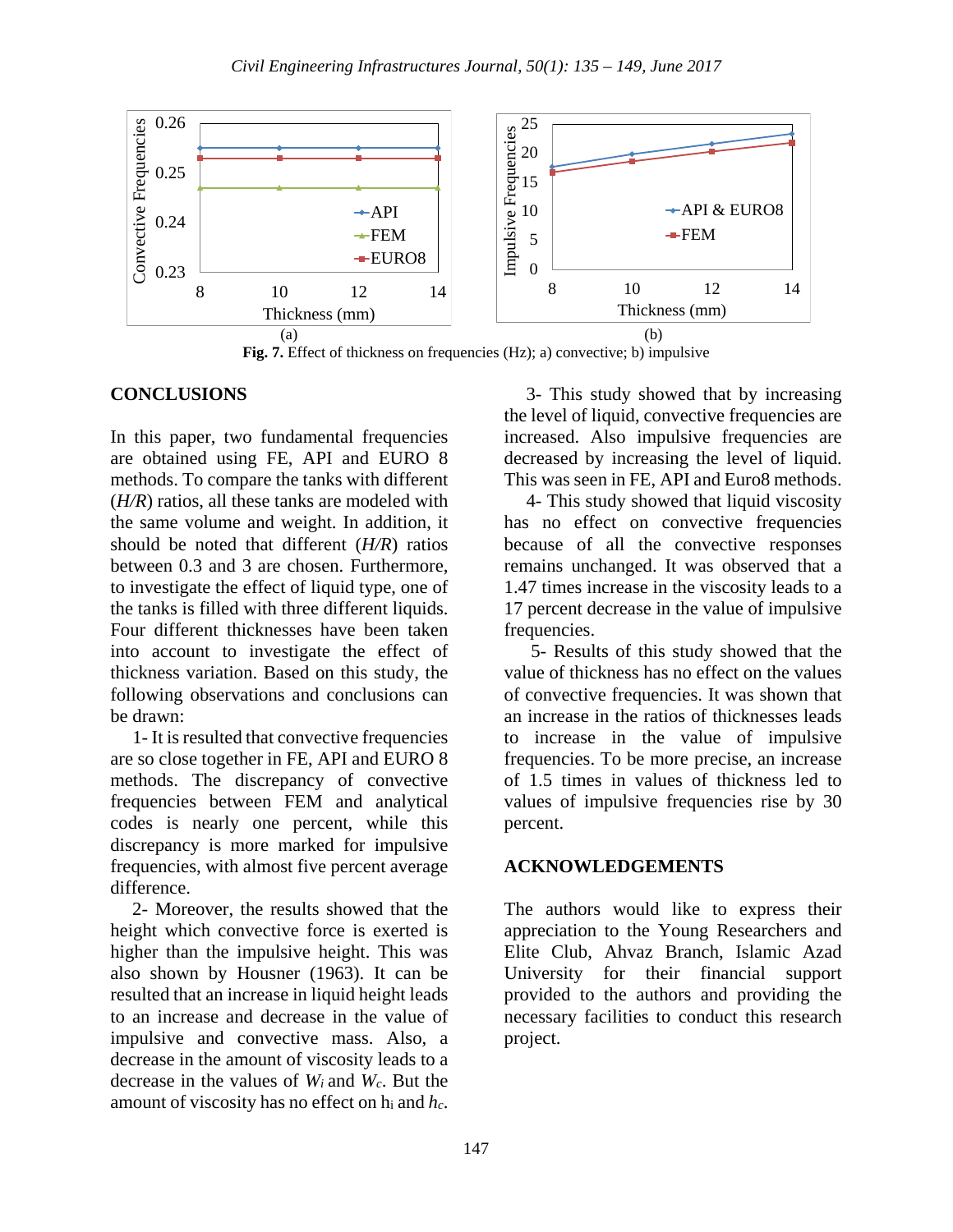#### **REFERENCES**

- ACI Committee 350.3-06. (2006). *Seismic design of liquid-containing concrete structures (ACI 350.3- 06) and commentary (ACI 350.3R-06),* Farmington Hills (MI, USA), American Concrete Institute.
- Amiri, M. and Sabbagh-Yazdi, S.R. (2012). "Influence of roof on dynamic characteristics of dome roof tanks partially filled with liquid", *Thin-Walled Structures*, 50(1), 56-67.
- ANSYS, Inc. (2014). *ANSYS release 15.0 Documentation*, USA,
- API Standard 650. (2008). *Welded steel tanks for oil*  storage, 11<sup>th</sup> Ed., American Petroleum Institute, Washington, D.C.
- Barton, D.C. and Parker, J.V. (1987). "Finite Element analysis of the seismic response of anchored and unanchored liquid storage tanks", *Earthquake Engineering and Structural Dynamics*, 15(3), 299- 322.
- Bayraktar, A., Sevim, B., Altunışık, A. and Türker, T. (2010). "Effect of the model updating on the earthquake behavior of steel storage tanks", *Journal of Constructional Steel Research*, 66(3), 462-469.
- Chen, J.Z. and Kianoush, M.R. (2005). "Seismic response of concrete rectangular tanks for liquid containing structures", *Canadian Journal of Civil Engineering*, 32, 739-52.
- Chopra, A.K. (2000). *Dynamics of structures: Theory and applications to earthquake engineering*, 2nd Ed., Prentice-Hall.
- Epstein, H.I. (1976). "Seismic design of liquid storage tanks", *Journal of the Structural Division, ASCE*, 102(9), 1659-1673.
- Eskandari-Ghadi, M., Rahimian, M., Mahmoodi, A., and Ardeshir-Behrestaghi, A. (2013). "Analytical Solution for Two-Dimensional Coupled Thermoelastodynamics in a Cylinder", *Civil Engineering Infrastructures Journal*, 46(2), 107- 123.
- Eurocode 8. (2003). *Design of structures for earthquake resistance, Part 1: General rules seismic action and general requirements for structures, Part 4: Silos, tanks and pipelines,* European Committee for Standardization.
- Ghaemmaghami, A. (2010). "Dynamic time-history response of concrete rectangular liquid storage tanks", *Dissertation Abstracts International*, 72(08).
- Ghateh, R., Kianoush. M.R. and Pogorzelski, W. (2015). "Seismic response factors of reinforced concrete pedestal in elevated water tanks", *Engineering Structures*, 87, 32-46.
- Ghateh, R., Kianoush, M.R. and Pogorzelski, W. (2015). "Seismic response factors of reinforced concrete pedestal in elevated water tanks", *Engineering Structures*, 87, 32-46.
- Gnitko, V., Marchenko, U., Naumenko, V. and Strelnikova, E. (2011). "Forced vibrations of tanks partially filled with the liquid under seismic load", *In Proceedings of XXXIII Conference "Boundary Elements and other mesh reduction methods", WIT Press, Transaction on Modeling and Simulation,* pp. 285-296.
- González, E., Almazán, J., Beltrán, J., Herrera, R. and Sandoval, V. (2013). "Performance of stainless steel winery tanks during the 02/27/2010 Maule Earthquake", *Engineering Structures,* 56, 1402- 1418.
- Hosseinzadeh, N., Kazem, H., Ghahremannejad, M., Ahmadi, E. and Kazem, N. (2013). "Comparison of API650-2008 provisions with FEM analyses for seismic assessment of existing steel oil storage tanks", *Journal of Loss Prevention in the Process Industries*, 26(4), 666-675.
- Housner, G.W. (1963). "The dynamic behavior of water tanks", *Bulletin of the Seismological Society of America*, 53(2), 381-387.
- Haroun, M.A. and Tayel, M.A. (1985). "Response of tanks to vertical seismic excitations", *Earthquake Engineering and Structural Dynamic*, 13, 583-595.
- Hariri Ardebili, M.A., Mirzabozorg, H., Kolbadi, S. and Mahdi, S. (2013). "Are there any differences in seismic performance evaluation criteria for concrete arch dams?", *Civil Engineering Infrastructures Journal,* 46(2), 233-240.
- Jaiswal, O.R., Kulkarni, S. and Pathak, P. (2008). "A study on sloshing frequencies of fluid-tank system", *In Proceedings of the 14<sup>th</sup> World Conference on Earthquake Engineering,* pp. 12-17.
- Kazem, H., and Mehrpouya, S. (2012). "Estimation of sloshing wave height in broad cylindrical oil storage tanks using numerical methods", *Journal of Structural Engineering and Geo-Techniques,* 2(1), 55-59.
- Kianoush, M.R. and Chen, J.Z. (2006). "Effect of vertical acceleration on response of concrete rectangular liquid storage tanks", *Engineering Structures,* 28(5), 704-15.
- Kianoush, M.R. and Ghaemmaghami, A.R. (2011). "The effect of earthquake frequency content on the seismic behavior of concrete rectangular liquid tanks using the finite element method incorporating soil–structure interaction", *Engineering Structures*, 33(7), 2186-2200.
- Korkmaz, K.A., Sari, A., and Carhoglu, A.I. (2011). "Seismic risk assessment of storage tanks in Turkish industrial facilities", *Journal of Loss*